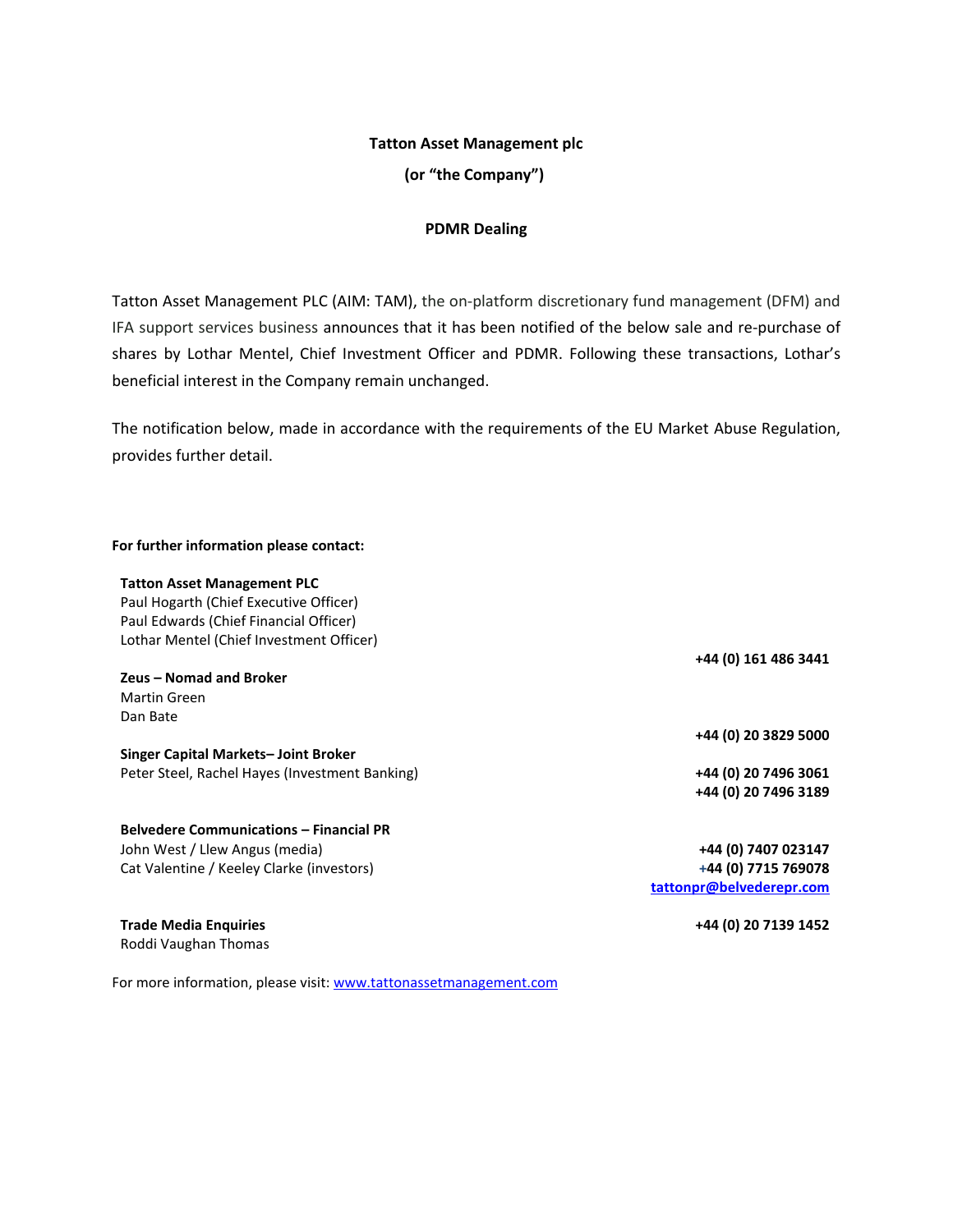The notification below, made in accordance with the requirements of the EU Market Abuse Regulation, provides further detail.

**Notification and public disclosure of transactions by persons discharging managerial responsibilities and persons closely associated with them.**

| $\mathbf 1$    | Details of the person discharging managerial responsibilities / person closely associated                                                                                                            |                                                                                                        |  |
|----------------|------------------------------------------------------------------------------------------------------------------------------------------------------------------------------------------------------|--------------------------------------------------------------------------------------------------------|--|
| a)             | Name                                                                                                                                                                                                 | <b>Lothar Mentel</b>                                                                                   |  |
| $\overline{2}$ | Reason for the notification                                                                                                                                                                          |                                                                                                        |  |
| a)             | Position/status                                                                                                                                                                                      | PDMR, Chief Investment Officer                                                                         |  |
| b)             | Initial notification<br>/Amendment                                                                                                                                                                   | Initial notification                                                                                   |  |
| 3              | Details of the issuer, emission allowance market participant, auction platform, auctioneer or auction<br>monitor                                                                                     |                                                                                                        |  |
| a)             | Name                                                                                                                                                                                                 | <b>Tatton Asset Management plc</b>                                                                     |  |
| b)             | LEI                                                                                                                                                                                                  | 213800G2F8I1N7HTVP88                                                                                   |  |
| $\overline{4}$ | Details of the transaction(s): section to be repeated for (i) each type of instrument; (ii) each type of<br>transaction; (iii) each date; and (iv) each place where transactions have been conducted |                                                                                                        |  |
| a)             | Description of the<br>financial<br>instrument, type<br>of instrument<br>Identification<br>code                                                                                                       | Ordinary Shares of £0.20 each<br>ISIN: GB00BYX1P358                                                    |  |
| b)             | Nature of the                                                                                                                                                                                        | Sale and re-purchase of shares into ISA                                                                |  |
|                | transaction                                                                                                                                                                                          | Sale of Ordinary Shares out of personal holding<br>a)<br>Purchase of Ordinary shares into an ISA<br>b) |  |
| c)             | Price(s) and<br>volume(s)                                                                                                                                                                            | Price:<br>415p<br>a)<br>Volume: 4,900<br>b) Price:<br>415.5p<br>Volume: 4,900                          |  |
| d)             | Aggregated<br>information<br>- Aggregated<br>volume                                                                                                                                                  | N/a - single transaction<br>a)<br>N/a - single transaction<br>b)                                       |  |